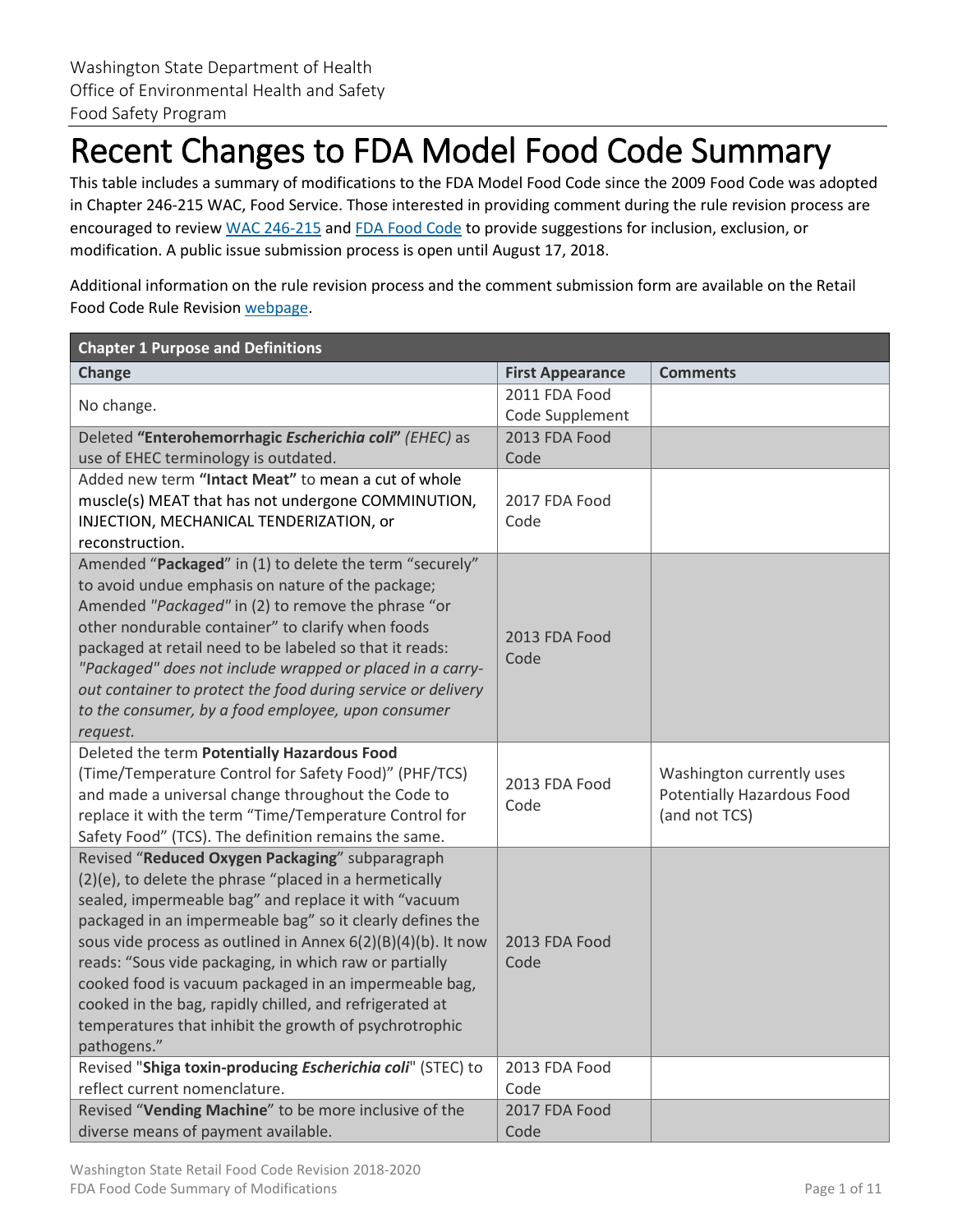| <b>Chapter 2 Management and Personnel</b>                                                                                                                                                                                                                                                                                                                                                                                                                                                                                                                                                                                                                                                                                                                                                                                          |                                  |                                                                                                                                                                |
|------------------------------------------------------------------------------------------------------------------------------------------------------------------------------------------------------------------------------------------------------------------------------------------------------------------------------------------------------------------------------------------------------------------------------------------------------------------------------------------------------------------------------------------------------------------------------------------------------------------------------------------------------------------------------------------------------------------------------------------------------------------------------------------------------------------------------------|----------------------------------|----------------------------------------------------------------------------------------------------------------------------------------------------------------|
| Change                                                                                                                                                                                                                                                                                                                                                                                                                                                                                                                                                                                                                                                                                                                                                                                                                             | <b>First Appearance</b>          | <b>Comments</b>                                                                                                                                                |
| 2-102.12 Added new §2-102.12, Certified Food Protection<br>Manager, to require that at least one food establishment<br>employee with management and supervisory<br>responsibility be a Certified Food Protection Manager<br>(CFPM). (CFP Issue 2010-II-021)                                                                                                                                                                                                                                                                                                                                                                                                                                                                                                                                                                        | 2011 FDA Food<br>Code Supplement | <b>NEW SECTION</b>                                                                                                                                             |
| 2-102.12 Amended paragraph 2-102.12(A) to state that<br>the Person in Charge shall be the Certified Food Protection<br>Manager.                                                                                                                                                                                                                                                                                                                                                                                                                                                                                                                                                                                                                                                                                                    | 2017 FDA Food<br>Code            | <b>NEW SECTION</b>                                                                                                                                             |
| 2-102.20 Revised the section to redesignate the existing<br>paragraph into $\P(A)$ and adding a new $\P(B)$ to specify what<br>constitutes compliance with §2-102.12. (CFP Issue 2010-II-<br>021)                                                                                                                                                                                                                                                                                                                                                                                                                                                                                                                                                                                                                                  | 2011 FDA Food<br>Code Supplement |                                                                                                                                                                |
| 2-102.20 Amended paragraph 2-102.20(B) to state that it<br>is the Person in Charge who must be a Certified Food<br>Protection Manager to comply with Section 2-102.12.                                                                                                                                                                                                                                                                                                                                                                                                                                                                                                                                                                                                                                                             | 2017 FDA Food<br>Code            | <b>NEW SECTION</b>                                                                                                                                             |
| 2-103.11 Revised the section to add new ¶(F) to address<br>deliveries to a food establishment during non-operating<br>hours and added new $\P(0)$ to specify that the<br>development and implementation of all required<br>procedures is to be among the expected duties of the<br>person in charge of a food establishment and revised ¶(M)<br>to require the person in charge to inform employees, in a<br>verifiable manner, of requirements to report information<br>about their health and activities as they relate to diseases<br>transmissible through food and redesignated existing ¶(M)<br>as new $\P(N)$ ; renumbered $\P\P(\mathsf{F})$ through (M) as new<br>¶¶(G) through (N); and updated cross reference in new<br>¶(L) based on changes made in §3-301.11. (CFP Issues<br>2010-I-011, 2010-I-022, and 2010-I-024 | 2011 FDA Food<br>Code Supplement | <b>NEW PIC DUTIES</b>                                                                                                                                          |
| 2-103.11 Amended to add new paragraph (I) to address<br>additional duty requirement for the Person in Charge to<br>ensure employees are routinely monitoring food<br>temperatures during hot and cold holding and re-<br>designate paragraphs (I) - (O) as new paragraphs (J) - (P).                                                                                                                                                                                                                                                                                                                                                                                                                                                                                                                                               | 2017 FDA Food<br>Code            | <b>NEW PIC DUTIES</b>                                                                                                                                          |
| 2-201.11, 2-201.12, 2-201.13 Amended to add<br>nontyphoidal Salmonella (NTS) as one of the reportable<br>illnesses for action by the Person in Charge; Added Code<br>language to address employee health controls for the<br>exclusion and restriction of nontyphoidal Salmonella, and<br>removal of exclusion and restriction from NTS.                                                                                                                                                                                                                                                                                                                                                                                                                                                                                           | 2013 FDA Food<br>Code            | Employee health and illness<br>reporting are substantially<br>modified for WAC 246-215 and<br>reviewed with a subcommittee<br>during the rule revision process |
| 2-201.11 Amended subparagraph 2-201.11(A)(2)(e) to add<br>the illness, Typhoid fever, to the descriptor for reportable<br>diagnosis of illness diagnosed due to Salmonella Typhi so<br>that it reads: "Typhoid fever (caused by Salmonella<br>Typhi)".<br>Amended subparagraph 2-201.11(A)(2)(f) to add the word,<br>"Salmonella", to the descriptor for reportable diagnosis of<br>illness diagnosed due to nontyphoidal Salmonella so that it<br>reads: "Salmonella (nontyphoidal)". Amended                                                                                                                                                                                                                                                                                                                                     | 2017 FDA Food<br>Code            | Employee health and illness<br>reporting are substantially<br>modified for WAC 246-215 and<br>reviewed with a subcommittee<br>during the rule revision process |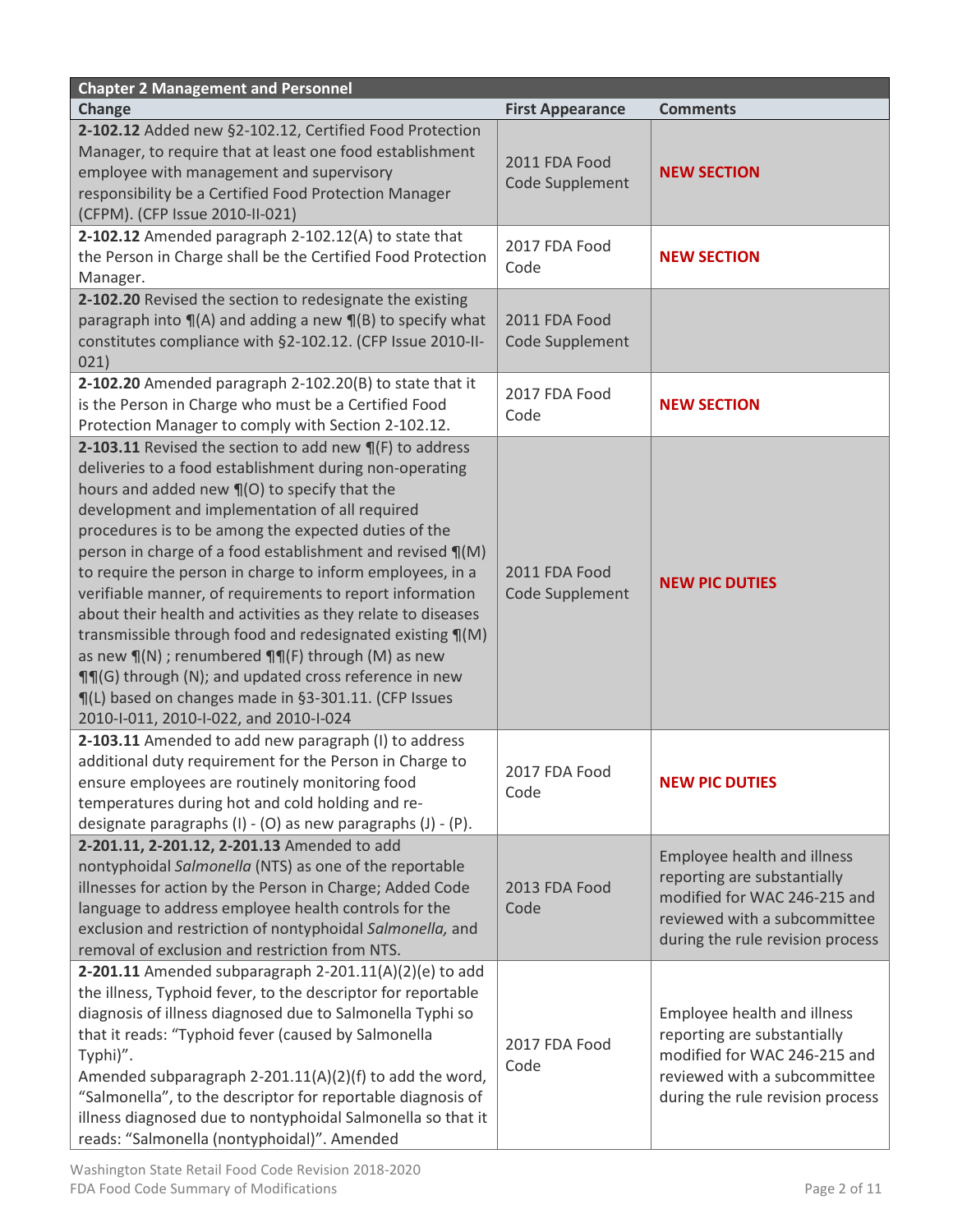| <b>Chapter 2 Management and Personnel</b>                                                                                                                                                                                                                                                                                                                                                                                                                                                                                                                                                                                                                                                                                                                                                                   |                                  |                                                                                                                                                                |
|-------------------------------------------------------------------------------------------------------------------------------------------------------------------------------------------------------------------------------------------------------------------------------------------------------------------------------------------------------------------------------------------------------------------------------------------------------------------------------------------------------------------------------------------------------------------------------------------------------------------------------------------------------------------------------------------------------------------------------------------------------------------------------------------------------------|----------------------------------|----------------------------------------------------------------------------------------------------------------------------------------------------------------|
| <b>Change</b>                                                                                                                                                                                                                                                                                                                                                                                                                                                                                                                                                                                                                                                                                                                                                                                               | <b>First Appearance</b>          | <b>Comments</b>                                                                                                                                                |
| subparagraph 2-201.11(A)(3) to replace the phrase, "Had a<br>previous illness" with the phrase "Had Typhoid fever" and<br>to delete the phrase "due to Salmonella Typhi". Amended<br>subparagraph 2-201.11(A)(4)(c) to replace "Salmonella<br>Typhi" with "Typhoid fever". Amended subparagraph 2-<br>201.11(A)(5)(c) to add in descriptor text for the illness<br>caused by Salmonella Typhi so that it reads: " Typhoid<br>fever (caused by Salmonella Typhi)."<br>Amended subparagraph 2-201.11(C)(2) to correctly cross-                                                                                                                                                                                                                                                                                |                                  |                                                                                                                                                                |
| reference paragraph 2-201.13(J).<br>2-201.12 Amended subparagraph 2-201.12(A)(2) to<br>replace "nontyphoidal Salmonella" with "Salmonella<br>(nontyphoidal)". Amended the margin tagline for<br>subparagraph 2-201.12(C) to replace "diagnosis or<br>reported previous infection due to S. Typhi" with<br>"diagnosis or reported previous illness with Typhoid<br>fever". Amended paragraph 2-201.12(C) to replace<br>"diagnosed with an infection from Salmonella Typhi" with<br>"diagnosed with Typhoid fever, or reports having had<br>Typhoid fever". Amended paragraph 2-201.12(G) to<br>replace "nontyphoidal Salmonella" with "Salmonella<br>(nontyphoidal)".                                                                                                                                        | 2017 FDA Food<br>Code            | Employee health and illness<br>reporting are substantially<br>modified for WAC 246-215 and<br>reviewed with a subcommittee<br>during the rule revision process |
| 2-201.13 Amended to revise paragraph (A) to replace<br>"Salmonella Typhi" with "Typhoid fever" revise<br>subparagraph (A)(5) to replace "nontyphoidal Salmonella"<br>with "Salmonella (nontyphoidal)" revise the margin tag<br>line for paragraph (C) to replace "S. Typhi diagnosis -<br>removing exclusions" with "Typhoid fever diagnosis -<br>removing exclusions" revise subparagraph (C)(2) to replace<br>"S. Typhi infection" with "Typhoid fever" revise<br>subparagraph (G)(1) to replace "nontyphoidal Salmonella<br>infection" with "Salmonella (nontyphoidal) infection"<br>revise the margin tagline for subparagraph (J)(3) to replace<br>"S. Typhi" with "Typhoid fever (S. Typhi)" revise<br>subparagraph (J)(3) to replace "S. Typhi" with "Typhoid<br>fever (caused by Salmonella Typhi)" | 2017 FDA Food<br>Code            | Employee health and illness<br>reporting are substantially<br>modified for WAC 246-215 and<br>reviewed with a subcommittee<br>during the rule revision process |
| 2-301.14(H) Amended to clarify that the requirement to<br>wash hands before donning gloves is specific to the<br>beginning of a task involving working with food and not<br>during the task.                                                                                                                                                                                                                                                                                                                                                                                                                                                                                                                                                                                                                | 2013 FDA Food<br>Code            |                                                                                                                                                                |
| 2-301.16(A)(2) Amended to remove $(A)(2)(b)(i-ii)$ and add<br>new subparagraphs (A)(2)(b-e) to clarify and align the<br>codified text with applicable CFR's and the FD&C Act with<br>regard to the use of hand antiseptics as a food additive.                                                                                                                                                                                                                                                                                                                                                                                                                                                                                                                                                              | 2013 FDA Food<br>Code            |                                                                                                                                                                |
| 2-401.13<br>Added new Section 2-401.13 Use of Bandages, Finger Cots<br>or Finger Stalls                                                                                                                                                                                                                                                                                                                                                                                                                                                                                                                                                                                                                                                                                                                     | 2017 FDA Food<br>Code            | <b>NEW SECTION</b>                                                                                                                                             |
| Added new Part 2-5, Responding to Contamination Events<br>and new Subpart, 2-501, Procedures for Responding, and                                                                                                                                                                                                                                                                                                                                                                                                                                                                                                                                                                                                                                                                                            | 2011 FDA Food<br>Code Supplement | <b>NEW SECTION</b>                                                                                                                                             |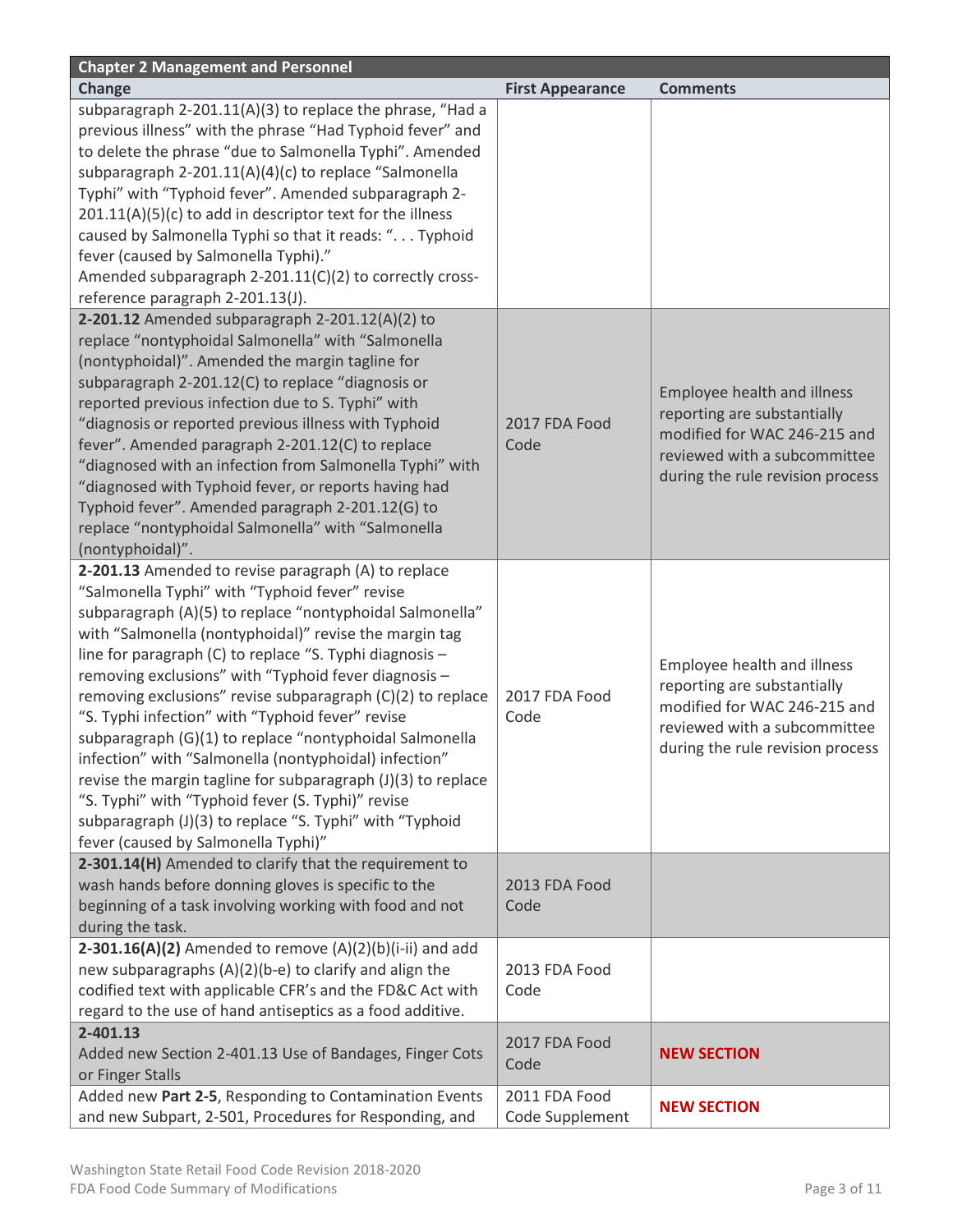| <b>Chapter 2 Management and Personnel</b>                |                         |                    |
|----------------------------------------------------------|-------------------------|--------------------|
| <b>Change</b>                                            | <b>First Appearance</b> | <b>Comments</b>    |
| new §2-501.11 Clean-up of Vomiting and Diarrheal Events. |                         |                    |
| (CFP 2010-III-023)                                       |                         |                    |
| 2-501.11 Amended Section 2-501.11 to indicate that       | 2017 FDA Food           |                    |
| procedures for the clean-up of vomiting and diarrheal    | Code                    | <b>NEW SECTION</b> |
| events for employees to follow shall be written.         |                         |                    |

| <b>Chapter 3 Food</b>                                                                                                                                                                                                                                                                                                                                                                                                                                                                        |                                  |                                                                                    |
|----------------------------------------------------------------------------------------------------------------------------------------------------------------------------------------------------------------------------------------------------------------------------------------------------------------------------------------------------------------------------------------------------------------------------------------------------------------------------------------------|----------------------------------|------------------------------------------------------------------------------------|
| <b>Change</b>                                                                                                                                                                                                                                                                                                                                                                                                                                                                                | <b>First Appearance</b>          | <b>Comments</b>                                                                    |
| 3-201.16(A) Added new $\P(A)$ to recognize a regulatory<br>authority's ability to approve the sale of wild mushrooms<br>within a food establishment and regulate wild mushrooms<br>according to their LAW.                                                                                                                                                                                                                                                                                   | 2013 FDA Food<br>Code            | WAC 246-215-03225 currently<br>includes criteria for approval of<br>wild mushrooms |
| 3-301.11 Added new ¶(D) to specify that the prohibition of<br>bare hand contact with ready-to-eat foods does not apply<br>to the handling of ready-to-eat foods as they are being<br>added as ingredients to a food that is to be cooked in the<br>food establishment to a minimum temperature specified<br>in the Code and redesignated existing $\P(D)$ as new $\P(E)$ ;<br>updated internal cross references in $\P(\mathsf{B})$ and new<br>subparagraph (E)(7). (CFP Issue 2010-III-013) | 2011 FDA Food<br>Code Supplement |                                                                                    |
| 3-301.11(D) Amended to revise subparagraph (D)(2) to<br>clarify that Paragraph (B) does not apply where a ready-to-<br>eat food is added as an ingredient to another food that<br>does not contain a raw animal food and the combined<br>product will be heated to at least 63°C (145°F).                                                                                                                                                                                                    | 2013 FDA Food<br>Code            |                                                                                    |
| 3-302.11 Revised to add new subparagraph (A)(3) to allow<br>for storage of packaged meats in a manner that precludes<br>the potential for cross contamination and redesignated<br>existing subparagraphs (A)(3) through (A)(8) to be<br>subparagraphs (A)(4) through (A)(9); changed cross<br>reference in $\P(B)$ lead-in sentence from subparagraph<br>(A)(4) to subparagraph (A)(5). (CFP Issue 2010-III-20)                                                                              | 2011 FDA Food<br>Code Supplement |                                                                                    |
| 3-302.11 Amended to remove subparagraph (A)(3) and<br>renumbered the remaining $\P\P$ as (4)-(8).                                                                                                                                                                                                                                                                                                                                                                                            | 2013 FDA Food<br>Code            |                                                                                    |
| 3-302.11 Added new subparagraph 3-302.11(A)(1)(c) to<br>indicate separating raw animal foods during storage,<br>preparation, holding and display from fruits and<br>vegetables before they are washed and re-designated<br>existing subparagraph $3-302.11(A)(1)(c)$ as new<br>subparagraph 3-302.11(A)(1)(d).                                                                                                                                                                               | 2017 FDA Food<br>Code            |                                                                                    |
| 3-302.15 Added new ¶(C) to address devices used on-site<br>to generate chemicals for washing raw, whole fruits and<br>vegetables. (CFP Issue 2010-III-005)                                                                                                                                                                                                                                                                                                                                   | 2011 FDA Food<br>Code Supplement |                                                                                    |
| 3-304.11 Amended to add a new ¶(C) to clarify that food<br>may contact surfaces of linens and napkins as specified in<br>§3-304.13 and added term "Linens" to the tag line.                                                                                                                                                                                                                                                                                                                  | 2013 FDA Food<br>Code            |                                                                                    |
| 3-304.13 Amended to clarify that napkins in this section<br>refers to cloth napkins and they are by definition<br>considered linens.                                                                                                                                                                                                                                                                                                                                                         | 2013 FDA Food<br>Code            |                                                                                    |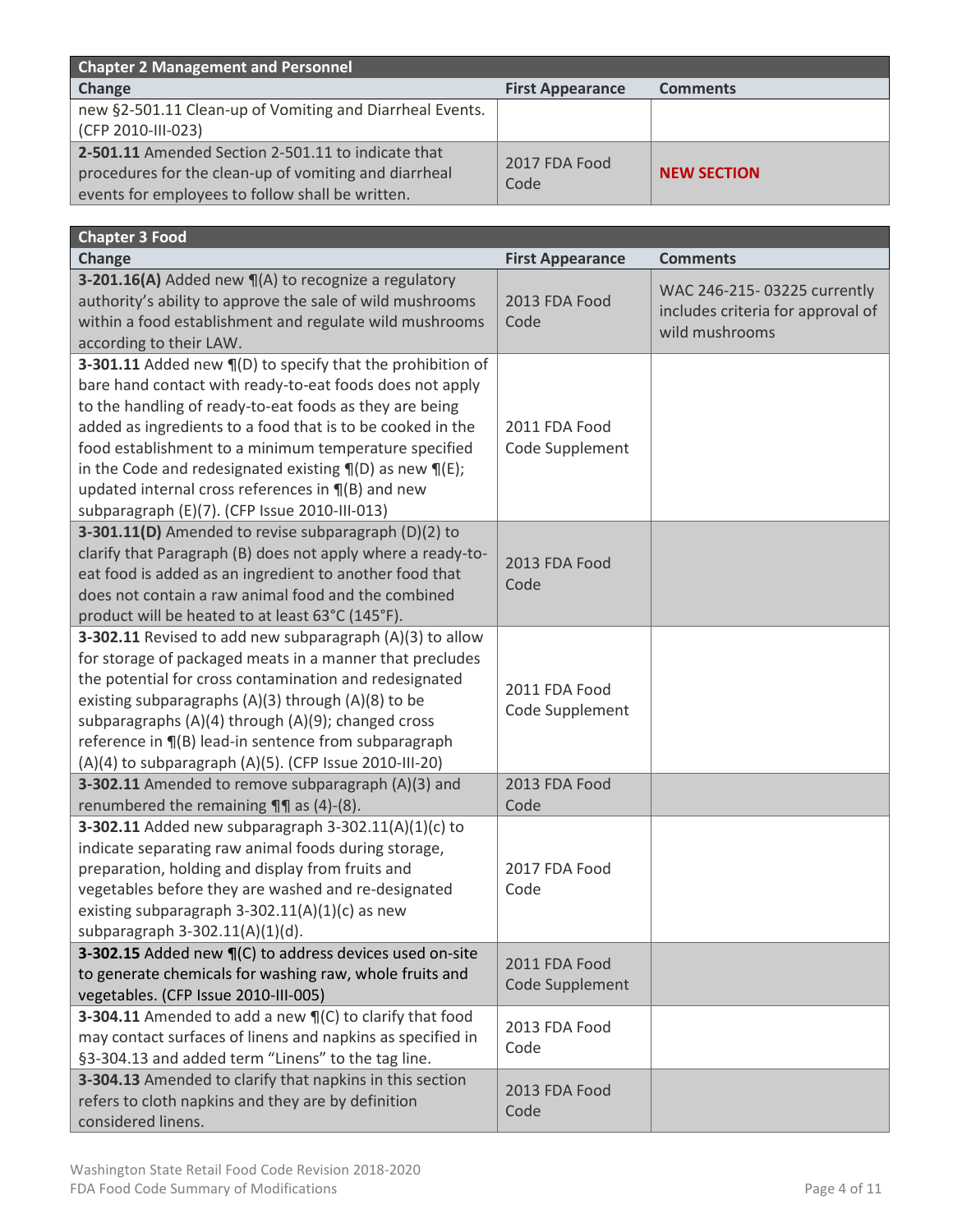| <b>Chapter 3 Food</b>                                                                                                                                                                                                                                                                                                                                                                                                                                                                                                                                                                                                                                                                                                                                                                                                                                         |                         |                                                                                                                              |
|---------------------------------------------------------------------------------------------------------------------------------------------------------------------------------------------------------------------------------------------------------------------------------------------------------------------------------------------------------------------------------------------------------------------------------------------------------------------------------------------------------------------------------------------------------------------------------------------------------------------------------------------------------------------------------------------------------------------------------------------------------------------------------------------------------------------------------------------------------------|-------------------------|------------------------------------------------------------------------------------------------------------------------------|
| Change                                                                                                                                                                                                                                                                                                                                                                                                                                                                                                                                                                                                                                                                                                                                                                                                                                                        | <b>First Appearance</b> | <b>Comments</b>                                                                                                              |
| 3-304.17 Amended to relocate the requirement regarding<br>the cleaning of returnables into this section from §4-<br>603.17.<br>Amended ¶3-304.17(A) to clarify conditions under which<br>the re-use of returnables are permitted.                                                                                                                                                                                                                                                                                                                                                                                                                                                                                                                                                                                                                             | 2013 FDA Food<br>Code   |                                                                                                                              |
| Amended 13-304.17(B) to establish conditions under<br>which refilling of returnable take-home containers is<br>permitted.                                                                                                                                                                                                                                                                                                                                                                                                                                                                                                                                                                                                                                                                                                                                     | 2013 FDA Food<br>Code   |                                                                                                                              |
| Amended to relocate the exception for filling a food-<br>specific container with a beverage from ¶4-603.17(B) to<br>$\P$ 3-304.17(C).                                                                                                                                                                                                                                                                                                                                                                                                                                                                                                                                                                                                                                                                                                                         | 2013 FDA Food<br>Code   |                                                                                                                              |
| Amended to relocate the exception for filling consumer-<br>owned, personal take-out containers that are not food-<br>specific from $\P$ 4-603.17(C) to $\P$ 3-304.17(E).                                                                                                                                                                                                                                                                                                                                                                                                                                                                                                                                                                                                                                                                                      | 2013 FDA Food<br>Code   |                                                                                                                              |
| 3-401.14 Amended to revise $\P(D)$ to clarify that prior to<br>sale or service, raw animal foods cooked using a non-<br>continuous cooking process shall be cooked to a<br>temperature and for a time as specified under ¶¶3-401.11<br>$(A)-(C).$                                                                                                                                                                                                                                                                                                                                                                                                                                                                                                                                                                                                             | 2013 FDA Food<br>Code   | The 2009 Food Code (and<br>current WAC 246-215) required<br>the final cook temperature to<br>be 165°F regardless of species. |
| 3-401.11 Amended subparagraph 3-401.11(A)(1)(b) to<br>include the term intact meat.<br>Amended subparagraph 3-401.11(A)(2) to reflect new<br>cooking time in seconds for ratites, mechanically<br>tenderized and injected meats, comminuted fish,<br>comminuted meat, comminuted game animals<br>commercially raised for food or under voluntary<br>inspection, and raw eggs that are not prepared to a<br>consumer's order from 15 seconds to 17 seconds.<br>Amended subparagraph 3-401.11(A)(3) to reflect new<br>cooking time for poultry, baluts, wild game animals,<br>stuffed foods or stuffing containing fish, meat, poultry or<br>ratites from 15 seconds to <1 second (instantaneous).<br>Amended paragraph 3-401.11(B) by reversing the order of<br>subparagraphs (B)(1) and (B)(2), where subparagraph<br>$(B)(2)$ is now subparagraph $(B)(1)$ . | 2017 FDA Food<br>Code   |                                                                                                                              |
| 3-401.13 Amended Section 3-401.13 to delete the phrase<br>"fruits and vegetables" and replace it with the term "plant<br>foods".                                                                                                                                                                                                                                                                                                                                                                                                                                                                                                                                                                                                                                                                                                                              | 2017 FDA Food<br>Code   |                                                                                                                              |
| <b>3-402.11</b> Amended $\P$ 3-402.11(B) to add a new $\P$ (2) to<br>clarify that scallop products consisting solely of the<br>shucked adductor muscle are excluded from the<br>requirements for parasite destruction and re-designated<br>existing $\P\P(2)-(4)$ to be new $\P\P(3)-(5)$ .                                                                                                                                                                                                                                                                                                                                                                                                                                                                                                                                                                   | 2013 FDA Food<br>Code   |                                                                                                                              |
| 3-402.12 Amended paragraph 3-402.12(C) to correctly<br>cross reference subparagraph 3-402.11(B)(4).                                                                                                                                                                                                                                                                                                                                                                                                                                                                                                                                                                                                                                                                                                                                                           | 2017 FDA Food<br>Code   |                                                                                                                              |
| 3-403.11 Amended ¶3-403.11(C) to clarify that this<br>provision applies to all commercially processed TCS foods<br>that are ready-to-eat. Previous text suggested that it<br>applied only immediately upon removal of the food from a<br>sealed container.                                                                                                                                                                                                                                                                                                                                                                                                                                                                                                                                                                                                    | 2013 FDA Food<br>Code   |                                                                                                                              |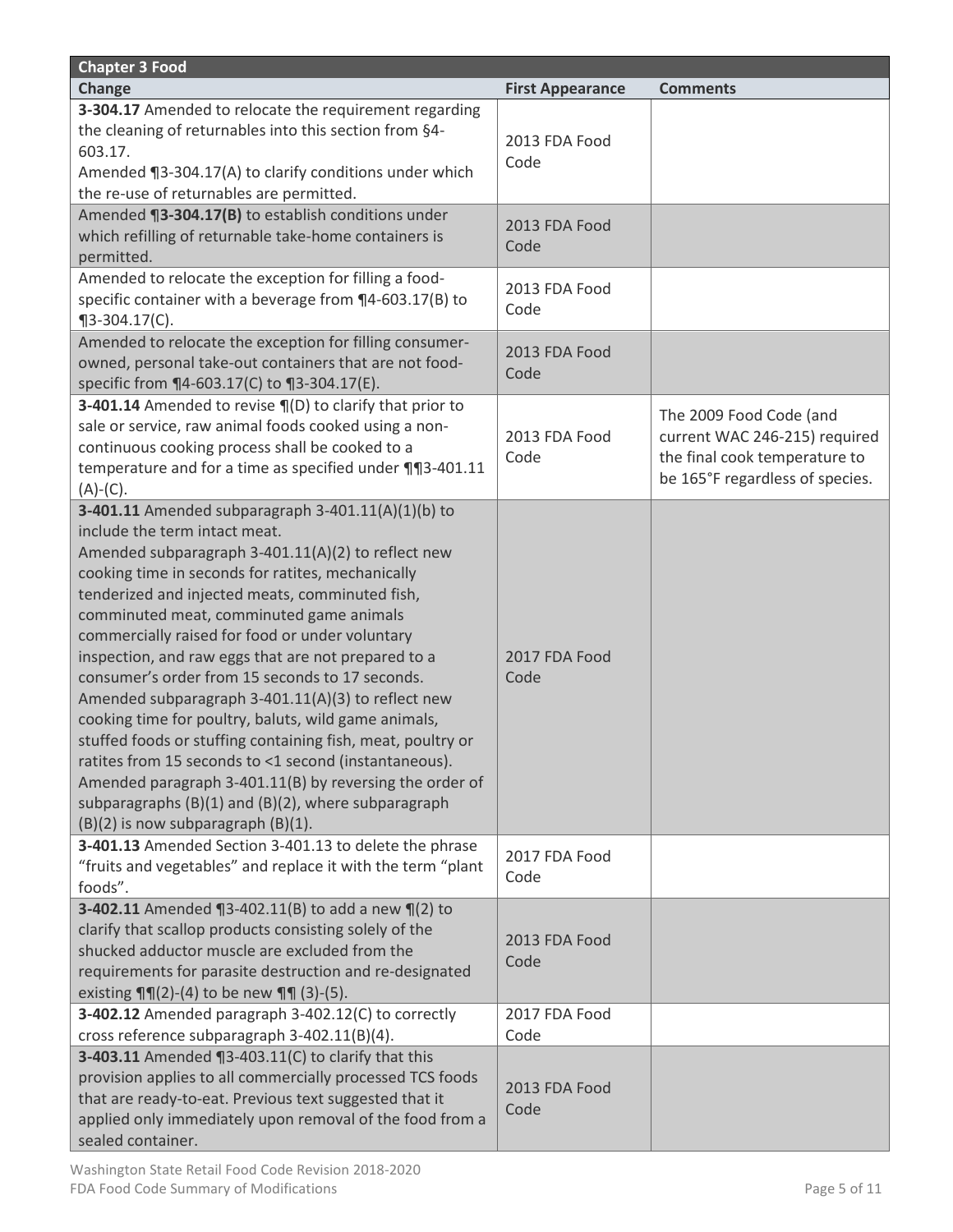| <b>Chapter 3 Food</b>                                                                                                 |                         |                               |
|-----------------------------------------------------------------------------------------------------------------------|-------------------------|-------------------------------|
| <b>Change</b>                                                                                                         | <b>First Appearance</b> | <b>Comments</b>               |
| 3-404.11 Amended paragraph 3-404.11(A) to replace cross                                                               | 2013 FDA Food           |                               |
| reference to paragraphs 8-201.14(B)-(E) with a cross                                                                  | Code                    |                               |
| reference to §8-201.14.                                                                                               |                         |                               |
| 3-501.13 Amended to add new $\P(E)$ specifying frozen fish                                                            |                         |                               |
| packaged using a ROP method be removed from the ROP                                                                   |                         |                               |
| environment either prior to initiating thawing procedures                                                             | 2013 FDA Food           |                               |
| under refrigeration as specified in $\P$ (A) or prior to, or                                                          | Code                    |                               |
| immediately upon completion of, its thawing using                                                                     |                         |                               |
| procedures specified in $\P$ (B) of this section.                                                                     |                         |                               |
| 3-501.17(A) Editorial change to add new sentence at the                                                               | 2011 FDA Food           | Current WAC 246-215 does not  |
| end of $\P(A)$ that reads: "The day of preparation shall be                                                           | Code Supplement         | include the Date Marking      |
| counted as Day 1.                                                                                                     |                         | requirement.                  |
| 3-501.17 Amended to add new $\P(F)$ that exempts raw, live                                                            |                         |                               |
| in-shell molluscan shellfish from date marking and re-                                                                |                         |                               |
| designated former $\P(f)$ as new $\P(G)$ . Amended existing                                                           |                         |                               |
| subparagraph 3-501.17 (F)(6) to clarify that the exemption                                                            | 2013 FDA Food           | Current WAC 246-215 does not  |
| from date marking for shelf stable dry fermented sausages                                                             | Code                    | include the Date Marking      |
| produced in USDA-regulated facilities is not dependent on                                                             |                         | requirement.                  |
| the product retaining the original casing; Renumbered                                                                 |                         |                               |
| existing $\P(F)(6)$ as new $\P(G)(6)$ as a result of the addition                                                     |                         |                               |
| of new $\P$ (F).                                                                                                      |                         |                               |
| 3-501.18 Amended subparagraph 3-501.18(A)(3) by                                                                       | 2017 FDA Food           |                               |
| deleting the term "appropriately" and replacing it with                                                               | Code                    |                               |
| "inappropriately".                                                                                                    |                         |                               |
| 3-501.19 (B) Editorial change to revise paragraph to add                                                              | 2011 FDA Food           |                               |
| the term "without" to the introductory sentence so that it<br>reads: (B) If time without temperature control is used" | Code Supplement         |                               |
| 3-501.19 Amended subparagraph 3-501.19(A)(1)(a) to add                                                                |                         | WAC 246-215 does not include  |
| a missing cross reference to subparagraph 3-501.19(B)(4)                                                              | 2017 FDA Food           | 3-501.19(C) which allows for  |
| in order to correctly reference subparagraphs 3-                                                                      | Code                    | cold PHF to be held with Time |
| $501.19(B)(1)-(4).$                                                                                                   |                         | up to 6 hours.                |
| 3-502.11 Amended to revise ¶(D) to make clear that only                                                               |                         |                               |
| TCS foods prepared under ROP methods that do not                                                                      |                         |                               |
| control for growth of and toxin formation by Clostridium                                                              | 2013 FDA Food           |                               |
| botulinum and the growth of Listeria monocytogenes                                                                    | Code                    |                               |
| require a variance.                                                                                                   |                         |                               |
| Amended ¶13-502.12(B), (D), and (E) lead-in paragraphs                                                                | 2013 FDA Food           |                               |
| to reference new $\P$ (F) of this section.                                                                            | Code                    |                               |
| Amended 13-502.12(B) lead in paragraph and                                                                            |                         |                               |
| subparagraphs $(B)(6)(c)$ , $(D)(1)$ , and $(E)(2)$ to reference $\P8$ -                                              | 2013 FDA Food           |                               |
| 201.14(B) along with existing reference to $\P$ (D).                                                                  | Code                    |                               |
| Amended subparagraphs $3-502.12(B)(3)(b)$ and (B)(4) to                                                               | 2013 FDA Food           |                               |
| delete 14 days and add 30 days.                                                                                       | Code                    |                               |
| Amended ¶ 3-502.12(B) to add new subparagraph 7                                                                       | 2013 FDA Food           |                               |
| specifying that a HACCP plan be provided to the regulatory                                                            | Code                    |                               |
| authority prior to implementation.                                                                                    |                         |                               |
| Amended 13-502.12(D) lead in paragraph to delete the                                                                  |                         |                               |
| word "FOOD" and replace it with the term                                                                              | 2013 FDA Food           |                               |
| "Time/Temperature control for safety food" to clarify that                                                            | Code                    |                               |
| this section applies to TCS food.                                                                                     |                         |                               |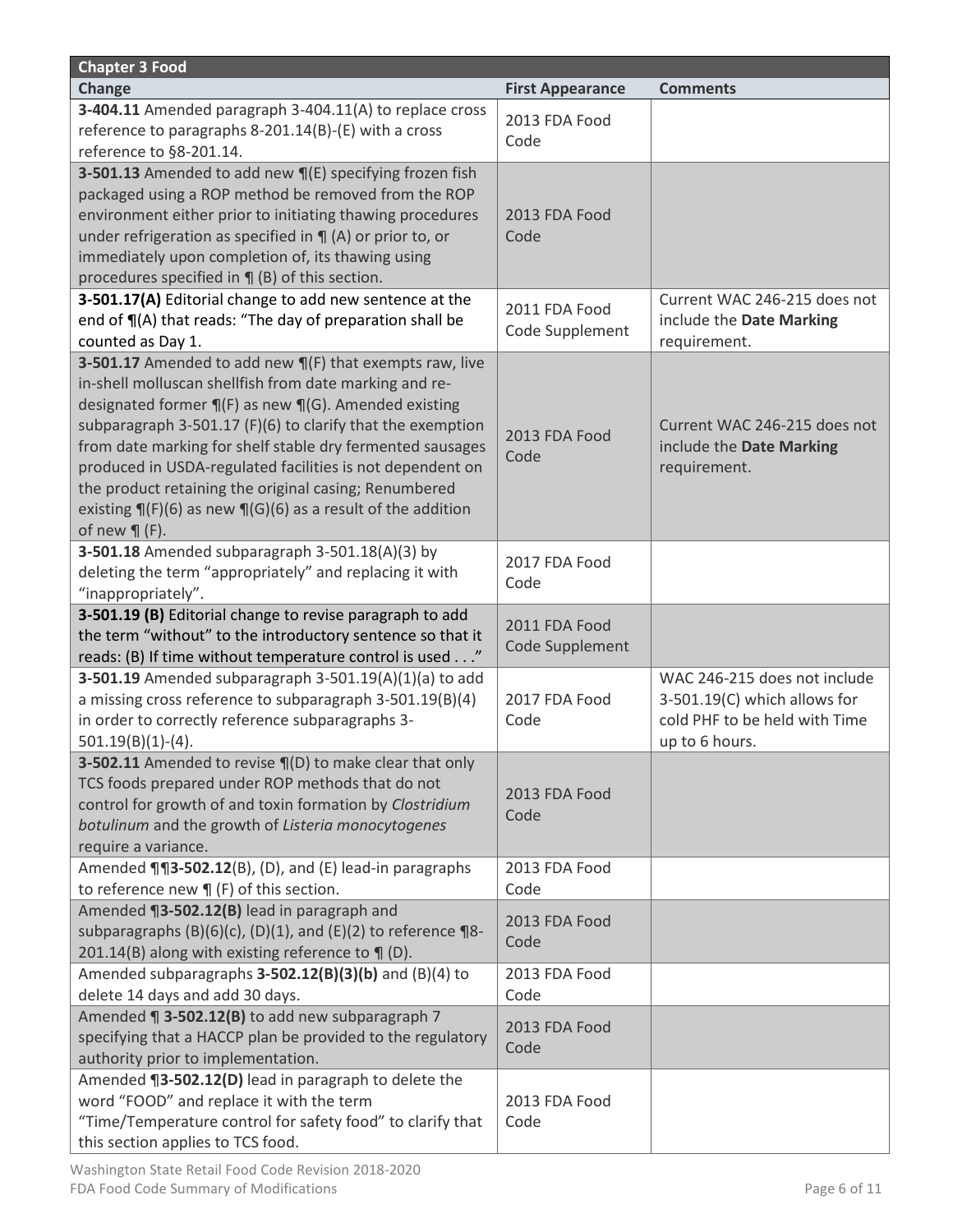| <b>Chapter 3 Food</b>                                                                                          |                         |                 |
|----------------------------------------------------------------------------------------------------------------|-------------------------|-----------------|
| <b>Change</b>                                                                                                  | <b>First Appearance</b> | <b>Comments</b> |
| Amended subparagraph 3-502.12(D)(2)(b) to specify only                                                         | 2013 FDA Food           |                 |
| the cooking parameters in $\P\P$ 3-401.11(A), (B) and (C)                                                      | Code                    |                 |
| apply.                                                                                                         |                         |                 |
| Amended subparagraph 3-502.12(D)(2)(e)(ii) to allow for                                                        | 2013 FDA Food           |                 |
| cold holding at 41°F for 7 days after cooling to 41°F.                                                         | Code                    |                 |
| Amended to delete existing subparagraph 3-                                                                     |                         |                 |
| 502.12(D)(2)(e)(iii) and amended subparagraph 3-<br>$502.12(D)(2)(e)(iv)$ to renumber it as the new            | 2013 FDA Food<br>Code   |                 |
| subparagraph (D)(2)(e)(iii).                                                                                   |                         |                 |
| Amended to add new 13-502.12(F) to identify the                                                                |                         |                 |
| conditions under which a HACCP Plan is not required for                                                        | 2013 FDA Food           |                 |
| ROP TCS foods.                                                                                                 | Code                    |                 |
| 3-502.12 Amended paragraph 3-502.12(B) and                                                                     |                         |                 |
| subparagraphs $(B)(6)(c)$ , $(D)(1)$ , and $(E)(2)$ to replace cross                                           |                         |                 |
| reference to paragraphs 8-201.14 (B) and (D) with a cross                                                      |                         |                 |
| reference to paragraphs 8-201.14 (C) and (D). Amended                                                          | 2017 FDA Food           |                 |
| paragraph 3-502.12(C) to add in additional exception                                                           | Code                    |                 |
| criteria for fish that is reduced oxygen packaged at retail                                                    |                         |                 |
| to bear a label indicating that it is to be kept frozen until                                                  |                         |                 |
| time of use.                                                                                                   |                         |                 |
| Amended ¶3-602.11(B)(2),(3),(5), and (7) to clarify the                                                        | 2013 FDA Food           |                 |
| information that a label should include.                                                                       | Code                    |                 |
| Amended subparagraph 3-602.11(B)(2) to clarify what                                                            |                         |                 |
| information must be included in the statement of                                                               |                         |                 |
| ingredients. The term "sub ingredients" was added to this<br>subparagraph to clarify that individual component | 2013 FDA Food           |                 |
| ingredients of a main ingredient must be disclosed in the                                                      | Code                    |                 |
| statement of ingredients. This clarification helps to make                                                     |                         |                 |
| clear that all individual ingredients in a packaged food will                                                  |                         |                 |
| be disclosed in the statement of ingredients.                                                                  |                         |                 |
| Amended subparagraph 3-602.11(C)(2) to remove cross                                                            |                         |                 |
| reference to subparagraph (B)(5) to correctly refer to what                                                    |                         |                 |
| a labeling device such as a card, sign, or other method of                                                     |                         |                 |
| notification needs to declare. This change corrects an                                                         |                         |                 |
| inadvertent error that was created in the 2005 Food Code                                                       | 2013 FDA Food           |                 |
| when a new subparagraph (B)(5) for food allergens was                                                          | Code                    |                 |
| added and the subparagraph for nutritional labeling was                                                        |                         |                 |
| renumbered to (B)(6), but the accompanying cross                                                               |                         |                 |
| reference in (C)(2) was not changed to correctly cross                                                         |                         |                 |
| reference (B)(1), (2), and (6), nutritional labeling.                                                          | 2011 FDA Food           |                 |
| 3-801.11(D) Editorial change to update cross reference to<br>$\P$ 3-301.11 (B) and (E).                        | Code Supplement         |                 |
| Amended subparagraph 3-801.11(A)(3) to replace cross                                                           |                         |                 |
| reference to paragraphs 8-201.14 (B)-(E) with a cross                                                          | 2017 FDA Food           |                 |
| reference to paragraphs 8-201.14 (C)-(E).                                                                      | Code                    |                 |
|                                                                                                                |                         |                 |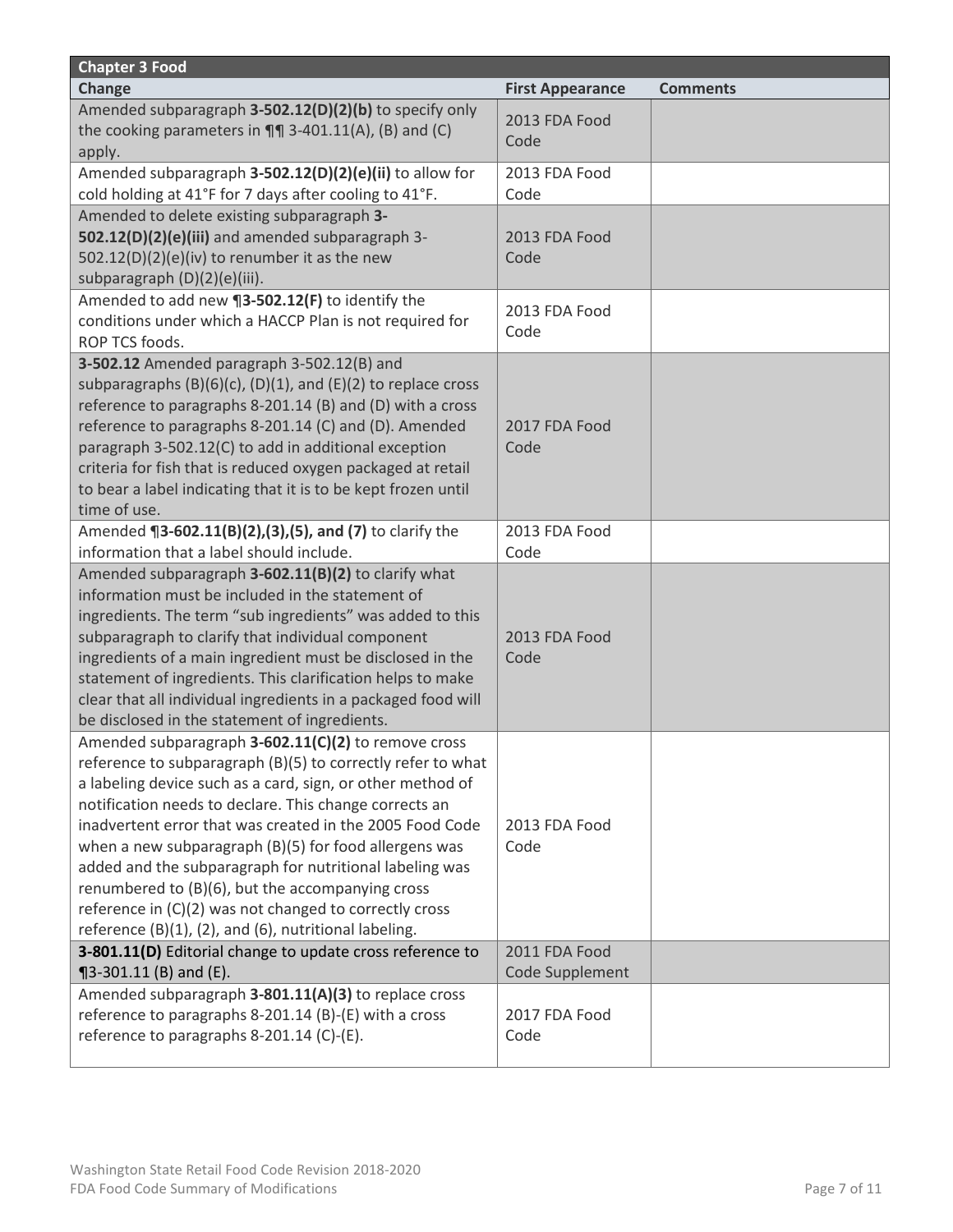| <b>Chapter 4 Equipment, Utensils, and Linens</b>                                                                                                                                                                                                                                                                                                                                               |                                  |                    |  |
|------------------------------------------------------------------------------------------------------------------------------------------------------------------------------------------------------------------------------------------------------------------------------------------------------------------------------------------------------------------------------------------------|----------------------------------|--------------------|--|
| <b>Change</b>                                                                                                                                                                                                                                                                                                                                                                                  | <b>First Appearance</b>          | <b>Comments</b>    |  |
| 4-302.13 Amended the tag line to add "mechanical<br>warewashing" into section header<br>Amended to redesignate the existing section into $\P(A)$ and<br>new ¶(B) to require the availability of irreversible<br>registering temperature indicators.                                                                                                                                            | 2013 FDA Food<br>Code            |                    |  |
| Amended to add new Subpart 4-303, Cleaning Agents and<br>Sanitizers.<br>Amended to add new Section 4-303.11 Cleaning Agents<br>and Sanitizers, Availability, to require that equipment and<br>utensil cleaning agents and sanitizers be provided and<br>readily accessible for use.                                                                                                            | 2017 FDA Food<br>Code            | <b>NEW SECTION</b> |  |
| 4-501.114 Added new $\P(F)$ as requirements for devices<br>that generate chemical sanitizers on-site; deleted "or"<br>from end of $\P(D)$ and added "and" at end of $\P(E)$ .<br>(CFP Issues 2010-I-019 and 2010-III-005)                                                                                                                                                                      | 2011 FDA Food<br>Code Supplement |                    |  |
| Amended ¶ 4-602.11(B) to change the cleaning and<br>sanitizing frequency for food contact surfaces or utensils<br>that are in contact with a raw animal food that is a major<br>food allergen such as fish, followed by other types of raw<br>animal foods. With this change, the exception to existing<br>subparagraph $(A)(1)$ found in $\P(B)$ now applies only to raw<br>meat and poultry. | 2013 FDA Food<br>Code            |                    |  |
| Amended to delete §4-603.17 and relocate its<br>requirements into §3-304.17.                                                                                                                                                                                                                                                                                                                   | 2013 FDA Food<br>Code            |                    |  |
| Amended ¶4-802.11(C) to clarify that napkins in this<br>section refers to cloth napkins and they are by definition<br>considered linens as mentioned in ¶3-304.11(C) and §3-<br>304.13.                                                                                                                                                                                                        | 2013 FDA Food<br>Code            |                    |  |

| <b>Chapter 5 Water, Plumbing, and Waste</b> |                         |                 |
|---------------------------------------------|-------------------------|-----------------|
| Change                                      | <b>First Appearance</b> | <b>Comments</b> |
|                                             | 2011 FDA Food           |                 |
| No Changes.                                 | Code Supplement         |                 |
| No Changes.                                 | 2013 FDA Food           |                 |
|                                             | Code                    |                 |
| No Changes.                                 | 2017 FDA Food           |                 |
|                                             | Code                    |                 |

| <b>Chapter 6 Physical Facilities</b> |                         |                 |
|--------------------------------------|-------------------------|-----------------|
| Change                               | <b>First Appearance</b> | <b>Comments</b> |
|                                      | 2011 FDA Food           |                 |
| No Changes.                          | Code Supplement         |                 |
| No Changes.                          | 2013 FDA Food           |                 |
|                                      | Code                    |                 |
| No Changes.                          | 2017 FDA Food           |                 |
|                                      | Code.                   |                 |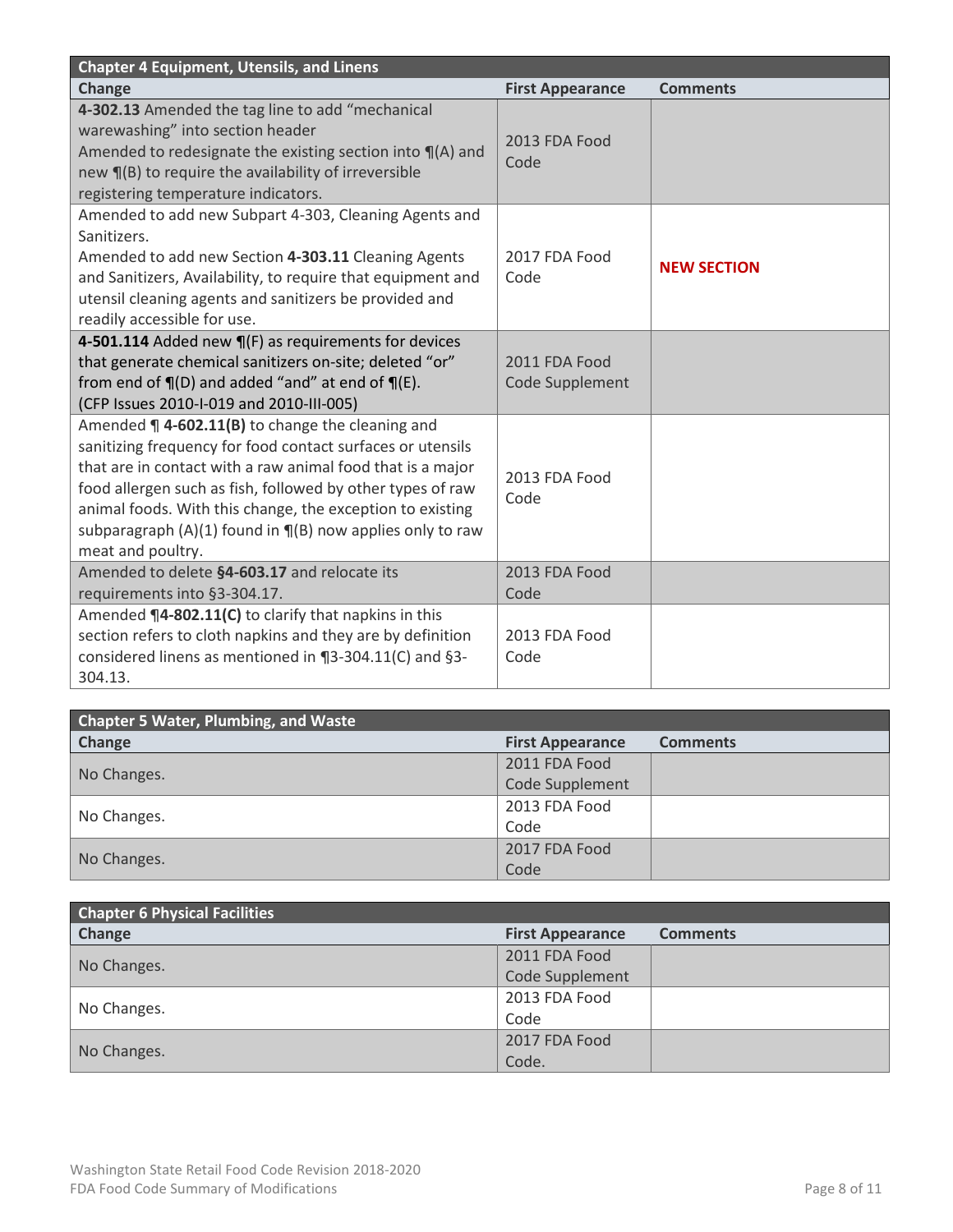| <b>Chapter 7 Poisonous or Toxic Materials</b>                                                                                                                                                                                                                                                                                                                                                                                                                                                                                                                                                                                                                                                                 |                                  |                 |
|---------------------------------------------------------------------------------------------------------------------------------------------------------------------------------------------------------------------------------------------------------------------------------------------------------------------------------------------------------------------------------------------------------------------------------------------------------------------------------------------------------------------------------------------------------------------------------------------------------------------------------------------------------------------------------------------------------------|----------------------------------|-----------------|
| <b>Change</b>                                                                                                                                                                                                                                                                                                                                                                                                                                                                                                                                                                                                                                                                                                 | <b>First Appearance</b>          | <b>Comments</b> |
| 7-204.11 Revised the section to redesignate the exisiting<br>paragraph into a new lead-in paragraph with ¶¶(A) and<br>(B); added "chemical sanitizers, including chemical<br>sanitizing solutions generated on site" to new lead in<br>paragraph; and added a new $\P(\mathsf{B})$ to provide additional<br>sanitizer requirements. (CFP Issue 2010-III-005)                                                                                                                                                                                                                                                                                                                                                  | 2011 FDA Food<br>Code Supplement |                 |
| 7-204.12 Revised ¶(A) to add that chemicals generated on-<br>site for the washing or peeling of raw, whole fruits and<br>vegetables shall meet the requirements specified in 21<br>CFR 173.315; and changed "food establishment" to "food<br>establishment" in small caps. (CFP Issue 2010-III-005)                                                                                                                                                                                                                                                                                                                                                                                                           | 2011 FDA Food<br>Code Supplement |                 |
| 7-204.12 Amended ¶7-204.12(A) to redesignate ¶(A) into<br>a lead-in paragraph with four new subparagraphs: Added<br>21 CFR 173 Secondary Direct Food Additives Permitted in<br>Food for Human Consumption as new subparagraph<br>(A)(1); Added GRAS ingredients as new subparagraph<br>(A)(2); Added effective food contact notifications as new<br>subparagraph (A)(3); Added 40 CFR 156 Labeling<br>Requirements for Pesticides and Devices as new<br>subparagraph (A)(4) to allow the use of other antimicrobial<br>agents allowed under the food contact notification<br>program for washing fruits and vegetables as well as GRAS<br>ingredients permitted as antimicrobials or for general food<br>use. | 2013 FDA Food<br>Code            |                 |
| Amended paragraph 7-204.12(A) to re-designate it as the<br>lead in paragraph for this section.<br>Amended subparagraphs 7-204.12(A)(1)-(4) by re-<br>designating them as paragraphs 7-204.12(A)-(D) in order<br>to be inclusive of all washing chemicals and antimicrobial<br>agents that may be used in the washing and treatment of<br>produce as specified in 21 CFR 173. Deleted existing<br>paragraph 7-204.12(B).                                                                                                                                                                                                                                                                                       | FDA Food Code<br>2017            |                 |
| 7-204.14 Added new subparagraphs (A)(3) and (A)(4) to<br>expand the criteria for use of drying agents to include<br>other regulatory procedures that can be used to<br>determine GRAS status of drying agents; redesignated<br>existing subparagraphs $(A)(3)$ , $(A)(4)$ , and $(A)(5)$ to become<br>new (A)(5), (A)(6) and (A)(7); removed 21 CFR 181<br>reference in new subparagraph (A)(5) and inserted new<br>cross reference to Federal Food Drug and Cosmetic Act;<br>updated the cross reference in new subparagraph (A)(6) to<br>include part 174; and updated the internal cross<br>references in ¶(B). (CFP Issue 2010-III-024)                                                                   | 2011 FDA Food<br>Code Supplement |                 |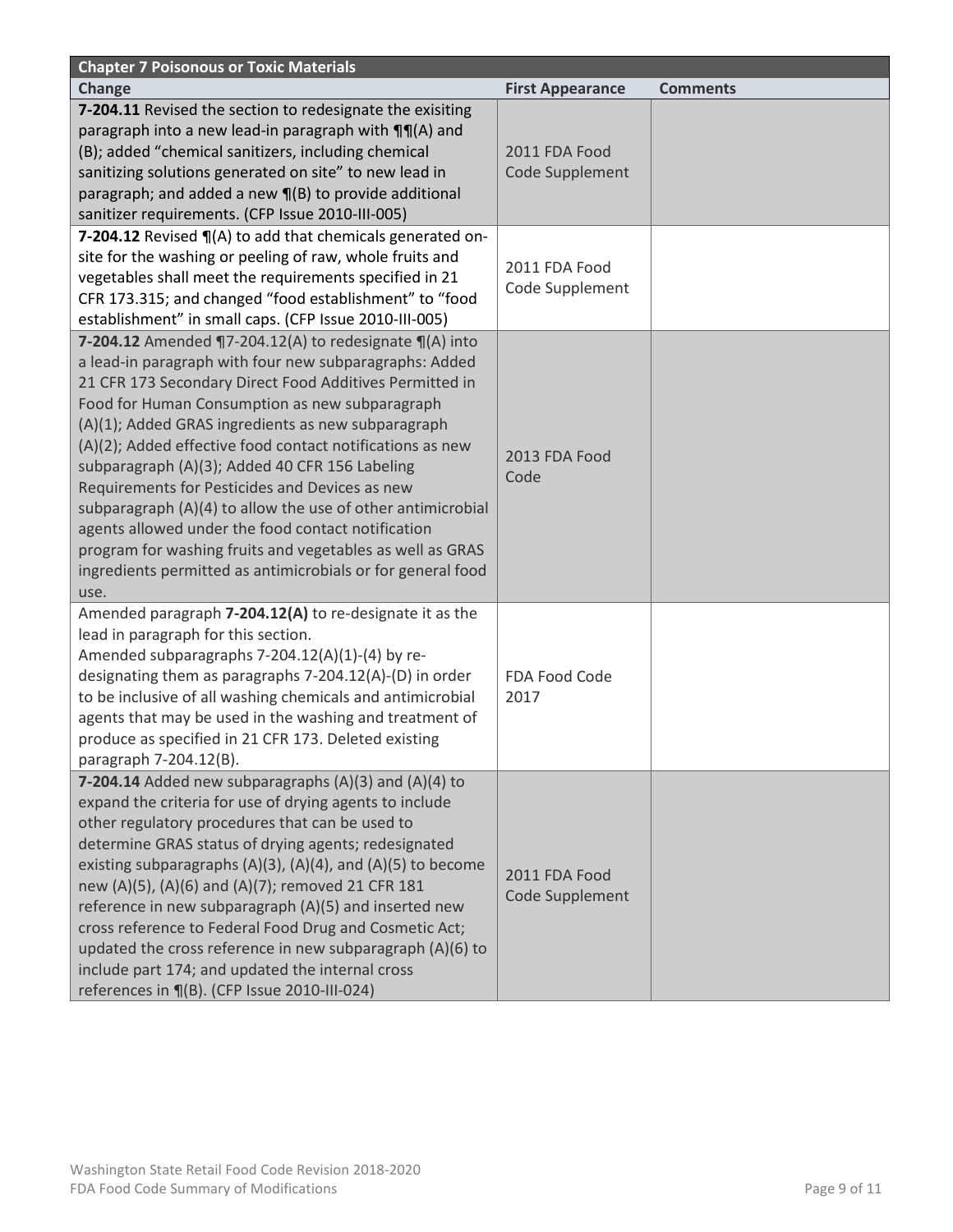| <b>Chapter 8 Compliance and Enforcement</b>                                                                                                                                                                                                                                                                                                                                                                                                                                                                                                                                                                                                                                                                                                                                                                                                                                                                                                                                                                                                                                                                                                                                                                                                                                                                                                                                                                                                                                                                                                                                                                                                                                              |                         |                    |  |  |
|------------------------------------------------------------------------------------------------------------------------------------------------------------------------------------------------------------------------------------------------------------------------------------------------------------------------------------------------------------------------------------------------------------------------------------------------------------------------------------------------------------------------------------------------------------------------------------------------------------------------------------------------------------------------------------------------------------------------------------------------------------------------------------------------------------------------------------------------------------------------------------------------------------------------------------------------------------------------------------------------------------------------------------------------------------------------------------------------------------------------------------------------------------------------------------------------------------------------------------------------------------------------------------------------------------------------------------------------------------------------------------------------------------------------------------------------------------------------------------------------------------------------------------------------------------------------------------------------------------------------------------------------------------------------------------------|-------------------------|--------------------|--|--|
| <b>Change</b>                                                                                                                                                                                                                                                                                                                                                                                                                                                                                                                                                                                                                                                                                                                                                                                                                                                                                                                                                                                                                                                                                                                                                                                                                                                                                                                                                                                                                                                                                                                                                                                                                                                                            | <b>First Appearance</b> | <b>Comments</b>    |  |  |
| Amended paragraph 8-103.12(B) to replace existing cross<br>reference to paragraphs 8-201.14 (D) and (E) with a cross<br>reference to paragraph 8.201.14 (D) and subparagraph<br>$(E)(3)$ .                                                                                                                                                                                                                                                                                                                                                                                                                                                                                                                                                                                                                                                                                                                                                                                                                                                                                                                                                                                                                                                                                                                                                                                                                                                                                                                                                                                                                                                                                               | 2017 FDA Food<br>Code   |                    |  |  |
| Amended ¶8-201.13(B) to add new language to have the<br>food establishment notify the Regulatory Authority<br>through submission of a HACCP plan that they will be<br>conducting ROP operations that conform with procedures<br>in § 3-502.12.                                                                                                                                                                                                                                                                                                                                                                                                                                                                                                                                                                                                                                                                                                                                                                                                                                                                                                                                                                                                                                                                                                                                                                                                                                                                                                                                                                                                                                           | 2013 FDA Food<br>Code   |                    |  |  |
| 8-201.14 Amended to:<br>• add new paragraph (A) to add a new specification for the<br>permit holder or permit applicant to include general<br>information with the HACCP plan;<br>• add a new paragraph (F) that is not a new requirement<br>within §8-201.14, but rather clarifies what was already<br>required under the previous paragraph (E). This new<br>paragraph (F) requires the permit holder to include any<br>other application or submission information required by<br>the regulatory authority;<br>• delete paragraph (C) and move the food employee and<br>supervisory training plan provision to new paragraph (E);<br>•redesignate existing paragraph (A) as new paragraph (B)<br>where the intent of paragraph (B) remains the same,<br>although the paragraph was revised to remove the list of<br>examples;<br>•redesignate existing paragraph (B) (flow diagram) as new<br>paragraph (C) which keeps its original intent, and includes<br>a more descriptive list of what the flow diagram should<br>include;<br>•revise subparagraph (D)(3) to clarify that a food<br>employee or person in charge may monitor critical control<br>points;<br>• revise subparagraph (D)(5) to clarify that a person in<br>charge, or a food employee, may be responsible for taking<br>corrective action when a critical limit is not met; and<br>• revise paragraph (E) to incorporate the food employee<br>and supervisory training plan from deleted paragraph (C)<br>and included a new requirement for the permit holder's or<br>permit applicant's HACCP plan submission to incorporate<br>copies of blank records forms necessary for<br>implementation of the HACCP Plan. | 2017 FDA Food<br>Code   |                    |  |  |
| 8-304.11 Amended to add new ¶(K) to include a<br>requirement for the permit holder to post a sign or placard<br>notifying the public that inspectional information is<br>available for review.                                                                                                                                                                                                                                                                                                                                                                                                                                                                                                                                                                                                                                                                                                                                                                                                                                                                                                                                                                                                                                                                                                                                                                                                                                                                                                                                                                                                                                                                                           | 2013 FDA Food<br>Code   | <b>NEW SECTION</b> |  |  |
| 8-402.10 Amended existing paragraph to re-designate into<br>new paragraph 8-402.10(A).<br>Amended by adding a new paragraph 8-402.10(B) to<br>address the requirement for the Regulatory Authority to<br>ensure that authorized representatives who inspect food                                                                                                                                                                                                                                                                                                                                                                                                                                                                                                                                                                                                                                                                                                                                                                                                                                                                                                                                                                                                                                                                                                                                                                                                                                                                                                                                                                                                                         | 2017 FDA Food<br>Code   |                    |  |  |